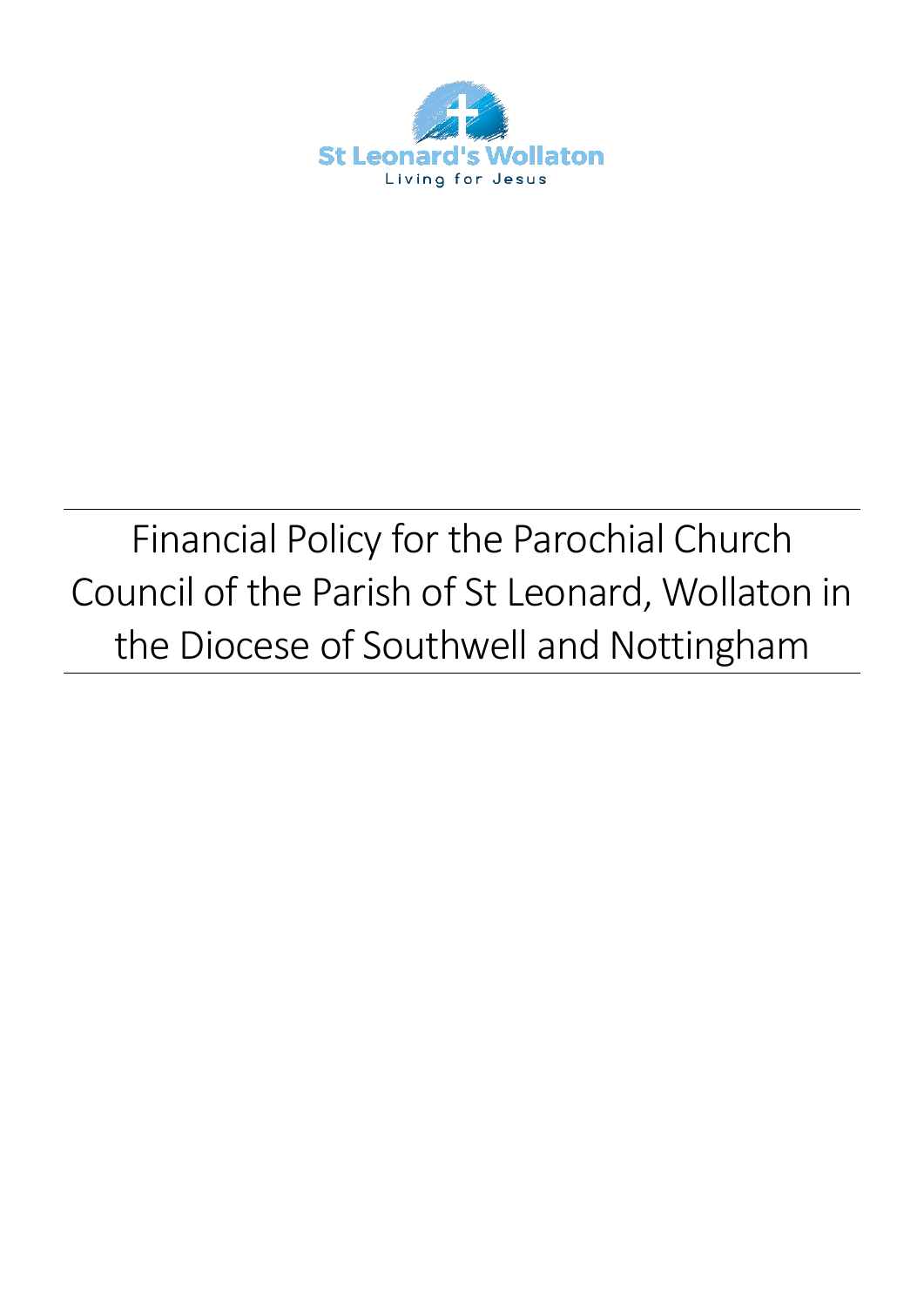## Contents

| 1              |      |  |  |  |  |
|----------------|------|--|--|--|--|
| $\overline{2}$ |      |  |  |  |  |
| 3              |      |  |  |  |  |
| 4              |      |  |  |  |  |
| 5              |      |  |  |  |  |
|                | 5.1  |  |  |  |  |
|                | 5.2  |  |  |  |  |
|                | 5.3  |  |  |  |  |
|                | 5.4  |  |  |  |  |
|                | 5.5  |  |  |  |  |
| 6              |      |  |  |  |  |
|                | 6.1  |  |  |  |  |
|                | 6.2  |  |  |  |  |
| $\overline{7}$ |      |  |  |  |  |
|                | 7.1  |  |  |  |  |
|                | 7.2  |  |  |  |  |
|                | 7.3  |  |  |  |  |
| 8              |      |  |  |  |  |
| 9              |      |  |  |  |  |
| 10             |      |  |  |  |  |
| 11             |      |  |  |  |  |
| 12             |      |  |  |  |  |
|                | 12.1 |  |  |  |  |
|                | 12.2 |  |  |  |  |
| 13             |      |  |  |  |  |
| 14             |      |  |  |  |  |
| 15             |      |  |  |  |  |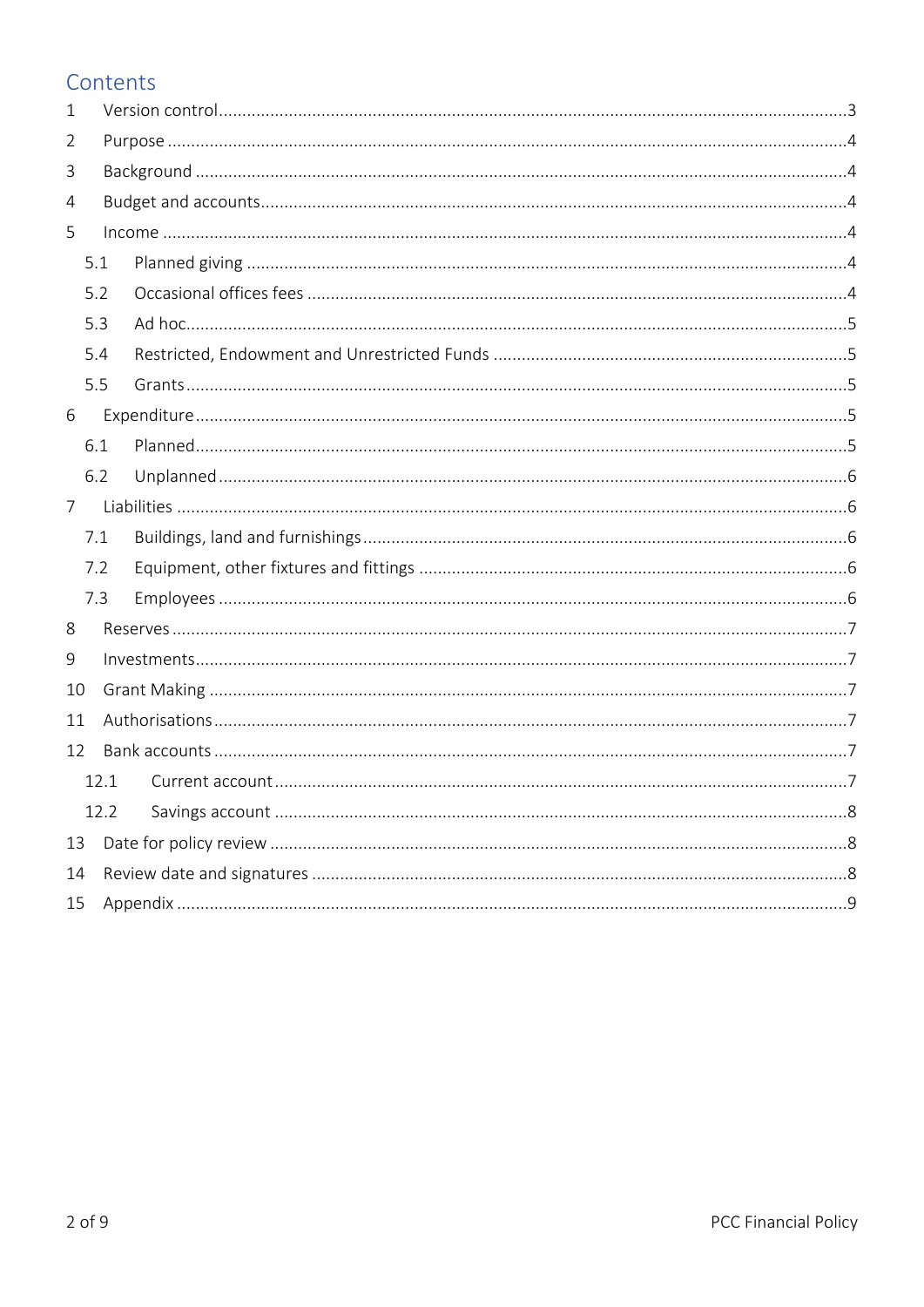# <span id="page-2-0"></span>1 Version control

| Version | Date issued      | Changes since previous version |
|---------|------------------|--------------------------------|
| 1       | <b>July 2020</b> | $1st$ issue                    |
|         |                  |                                |
|         |                  |                                |
|         |                  |                                |
|         |                  |                                |
|         |                  |                                |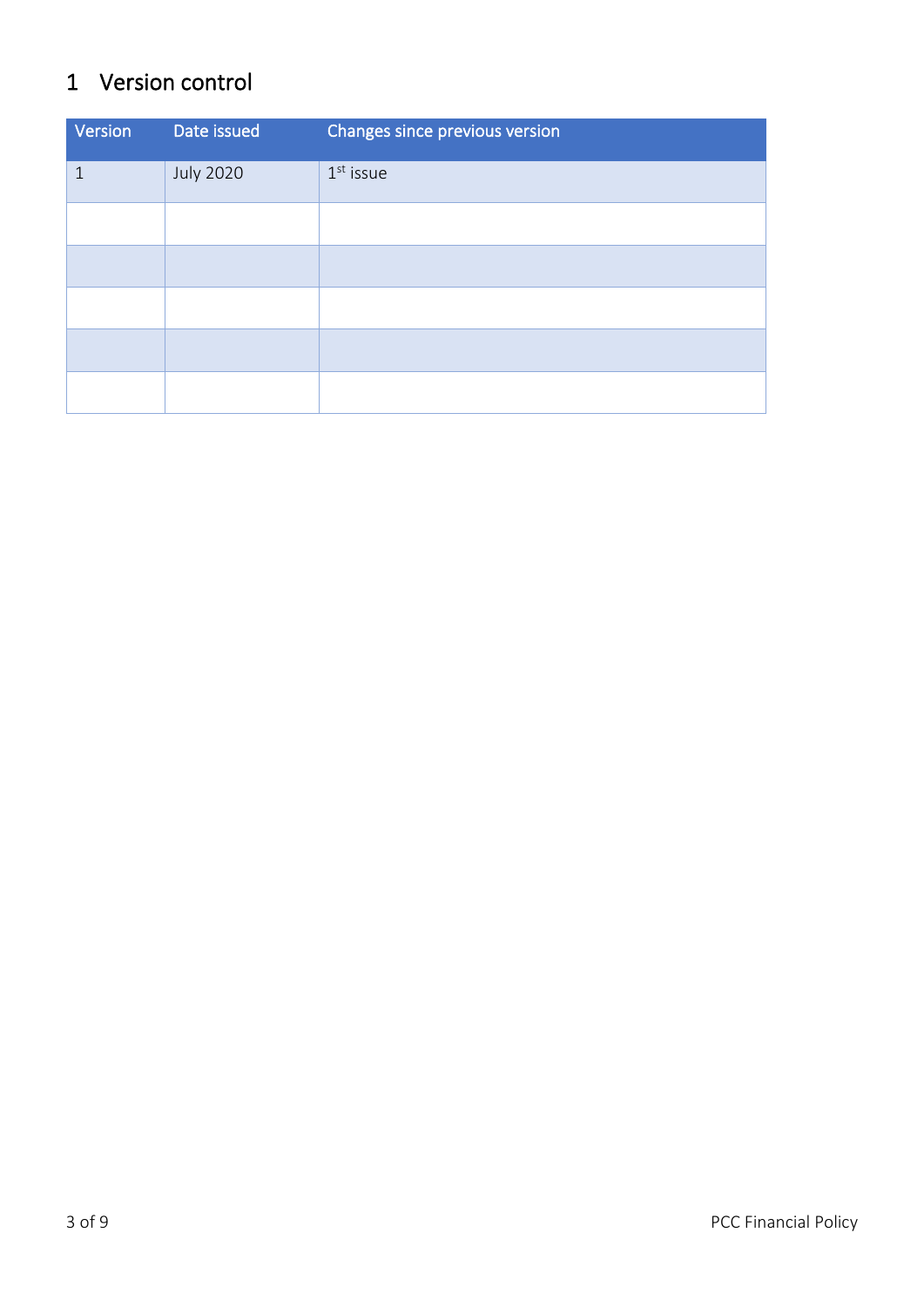# <span id="page-3-0"></span>2 Purpose

This document outlines the financial principles that the PCC follows, and the accountabilities of the clergy, Treasurer and others.

# <span id="page-3-1"></span>3 Background

St Leonard's PCC has income, expenditure and liabilities to meet. It must manage its finances on an annual and a longer term basis. It has a fiduciary duty to the congregation and the Church of England.

St Leonard's constitutes a public benefit entity as defined by FRS102. St Leonard's is registered with the Charity Commission.

# <span id="page-3-2"></span>4 Budget and accounts

The Treasurer will propose an annual budget to the Standing Committee and Resource Team (SCART) before the end of the financial year taking into consideration expected income, planned expenditure, liabilities, investments and prudent reserves. The PCC will approve or amend the budget.

The Treasurer will prepare annual statements for presentation and adoption at the Annual Parochial Church Meeting (APCM). The accounts will be subject to independent review prior to presentation. The statements will include a summary of risks faced in the next financial year.

The financial statements will be prepared in accordance with the Church Accounting Regulations 2006 together with the Statement of Recommended Practice: Accounting and Reporting by Charities preparing their accounts in accordance with the Financial Reporting Standard applicable in the UK and Republic of Ireland (FRS102) issued on 16 July 2014, and the Financial Reporting Standard applicable in the United Kingdom and Republic of Ireland (FRS102) and Charities Act 2011. Assets and liabilities are initially recognised at historical cost or transaction value unless otherwise stated in the relevant accounting policy note.

The PCC will match commitments to mission and ministry activities with income generation.

# <span id="page-3-3"></span>5 Income

#### <span id="page-3-4"></span>*5.1 Planned giving*

The Treasurer and Planned Giving Secretary will lead an annual review of planned giving. The PCC will arrange a major "Promise Programme" at least once every five years to help increase the base of those who give regularly to the church. The PCC will also encourage people to consider making provision for mission of St Leonard's in their wills.

#### <span id="page-3-5"></span>*5.2 Occasional offices fees*

St Leonard's will charge according to the Church of England's published schedule of charges. Fees are accounted for on an event by event basis and are net of amounts due to the Southwell and Nottingham Diocese.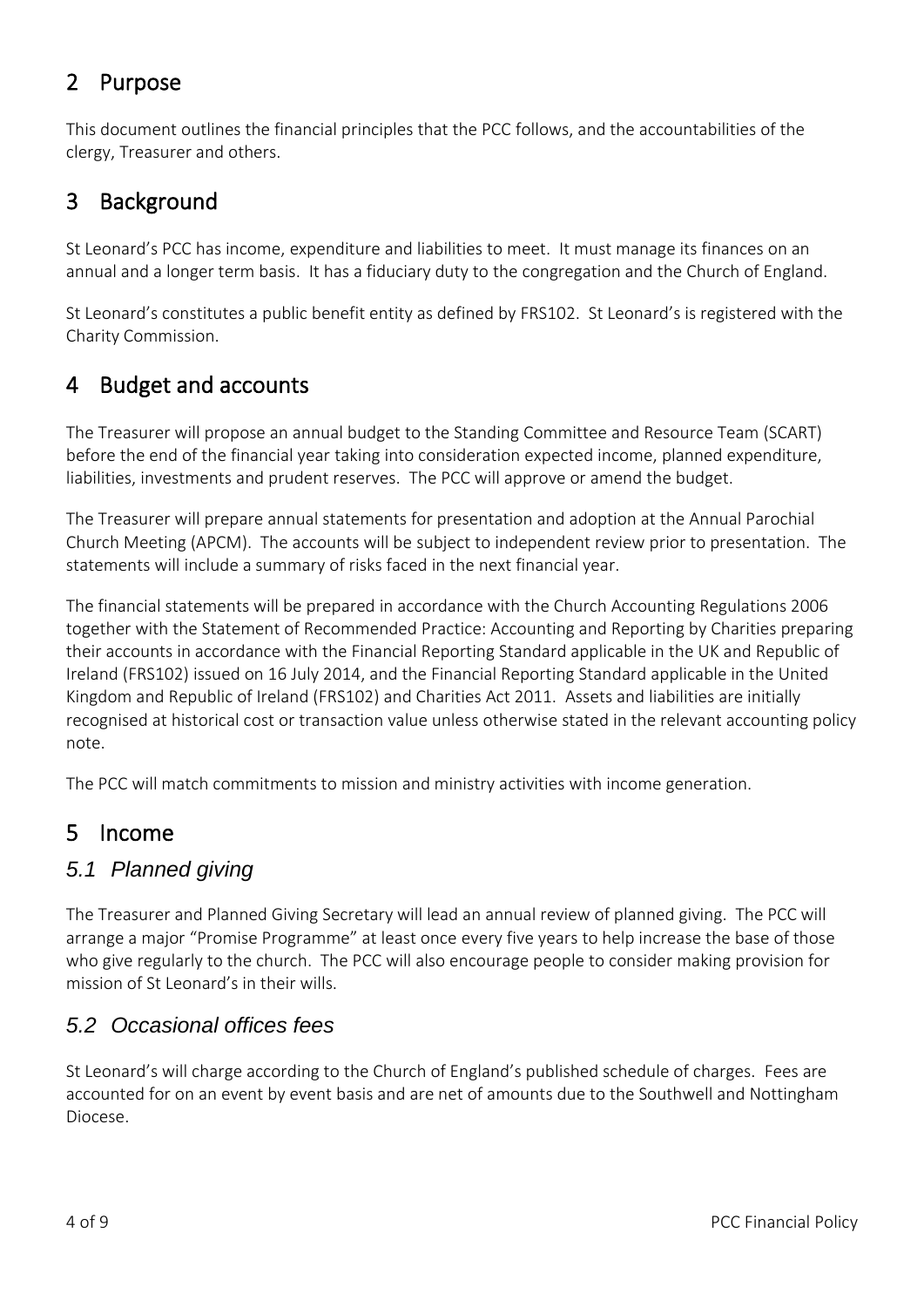## <span id="page-4-0"></span>*5.3 Ad hoc*

Income tax recoverable on covenanted or gift aid donations is recognised when claimable.

Grants to the PCC are accounted for when received as soon as the PCC is notified of its legal entitlement, the amount due is quantifiable and its ultimate receipt by the PCC is reasonably certain.

Funds raised by social and similar events are accounted for gross.

#### <span id="page-4-1"></span>*5.4 Restricted, Endowment and Unrestricted Funds*

Restricted funds are those which may only be used for the specified purpose. The following restricted funds are in place:

- Community Centre equipment fund *Restricted to equipping the community centre*
- Youth fund *Restricted to youth expenditure*
- Monuments fund *Restricted to the care, maintenance and upkeep of the various church monuments*
- Special projects fund *Restricted to the specified project and fund limit. At 1 January 2018: Bell Tower; AV/PA project*
- Ministry capital fund *Restricted to the care, maintenance and insurance of church goods and ornaments, and ministry expenses.*
- Middleton Trust *Restricted to the care, maintenance and insurance of church goods and ornaments, and ministry expenses.*

The Russell Trust is unrestricted but permission is required from the diocese prior to any expenditure therefrom. The income is paid into the General Fund.

Unrestricted funds may be used for any purpose in accordance with this policy.

Legacies may be restricted or unrestricted as specified by the legator.

### <span id="page-4-2"></span>*5.5 Grants*

The PCC may apply for and receive grants from time to time for specific or general purposes. The PCC will abide by any terms upon which the grant is contingent.

### <span id="page-4-3"></span>6 Expenditure

#### <span id="page-4-4"></span>*6.1 Planned*

The Treasurer shall make a proposal of the Parish Share to be paid which will be ratified by the PCC. The PCC may approve an additional contribution to Nottingham North Deanery.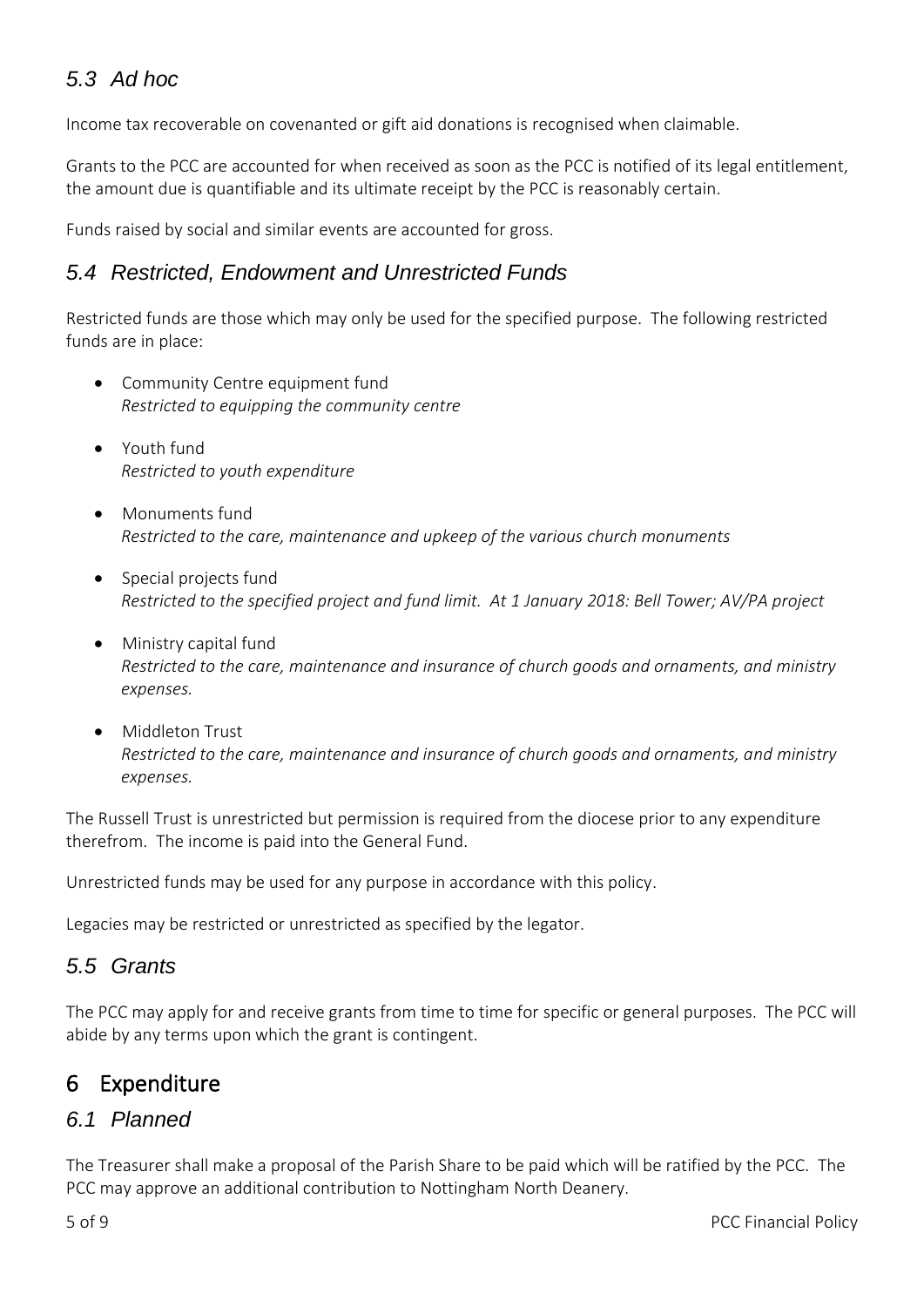The PCC is committed to a continual process of identifying ways of achieving cost reductions in administration overheads and improving the efficient use of resources.

Amounts for planned building work, maintenance, overheads and missional projects will be proposed to the PCC and included in the annual budget. A specific budget will be agreed and minuted for expenditure which arises between annual budgets.

Reasonable expenses incurred by clergy, employees or trustees of the church may be reclaimed on the presentation of invoices. Expenses incurred which are not supported by an invoice will only be reimbursed under exceptional circumstances after agreement from the Treasurer and must be accompanied by a letter detailing why an invoice has not been provided. The current expenses claim form should be altered to include a specific self- declaration statement for the person requesting reimbursement as follows: 'I hereby certify that the expenses claimed are accurate and have been incurred by myself whilst undertaking activities on behalf of St Leonard's Church'.

## <span id="page-5-0"></span>*6.2 Unplanned*

The PCC will approve any necessary expenditure over £500 which is not addressed in the budget and is in excess of the authorisations outlined below.

# <span id="page-5-1"></span>7 Liabilities

### <span id="page-5-2"></span>*7.1 Buildings, land and furnishings*

The church and churchyard are "consecrated and beneficed property" which are therefore not assets owned by the PCC. They are excluded from the accounts by section 10(2)(a) of the Charities Act 2011. Expenditure incurred during the year, whether maintenance or improvement, is written off as incurred.

Moveable church furnishings are held on special trust by the churchwardens for the PCC. They require a faculty for disposal. The PCC considers them to be inalienable property. Expenditure incurred during the year, whether maintenance or improvement, is written off as incurred.

The St Leonard's community centre is not consecrated or beneficed property. It is owned by the PCC but has its own accounts and is reported separately. Building costs are depreciated at 2% per annum for each full year on cost.

### <span id="page-5-3"></span>*7.2 Equipment, other fixtures and fittings*

Equipment for church purposes is depreciated on a straight line basis over the estimated useful life of each item, which varies between 4 and 12 years. Individual items of equipment with a purchase price of £1,000 or less are written off in the period in which the asset is acquired.

Equipment for use in the community centre is depreciated on a straight line basis over the estimated useful life of each item, which varies between 4 and 12 years.

# <span id="page-5-4"></span>*7.3 Employees*

Staff employed by St Leonard's will be paid at least the Living Wage (as defined by the government). Pay increases will be in line with Diocesan guidelines, which are communicated to the churches following decision by the Bishop's Council, but as a minimum will meet the Living Wage. St Leonard's will auto-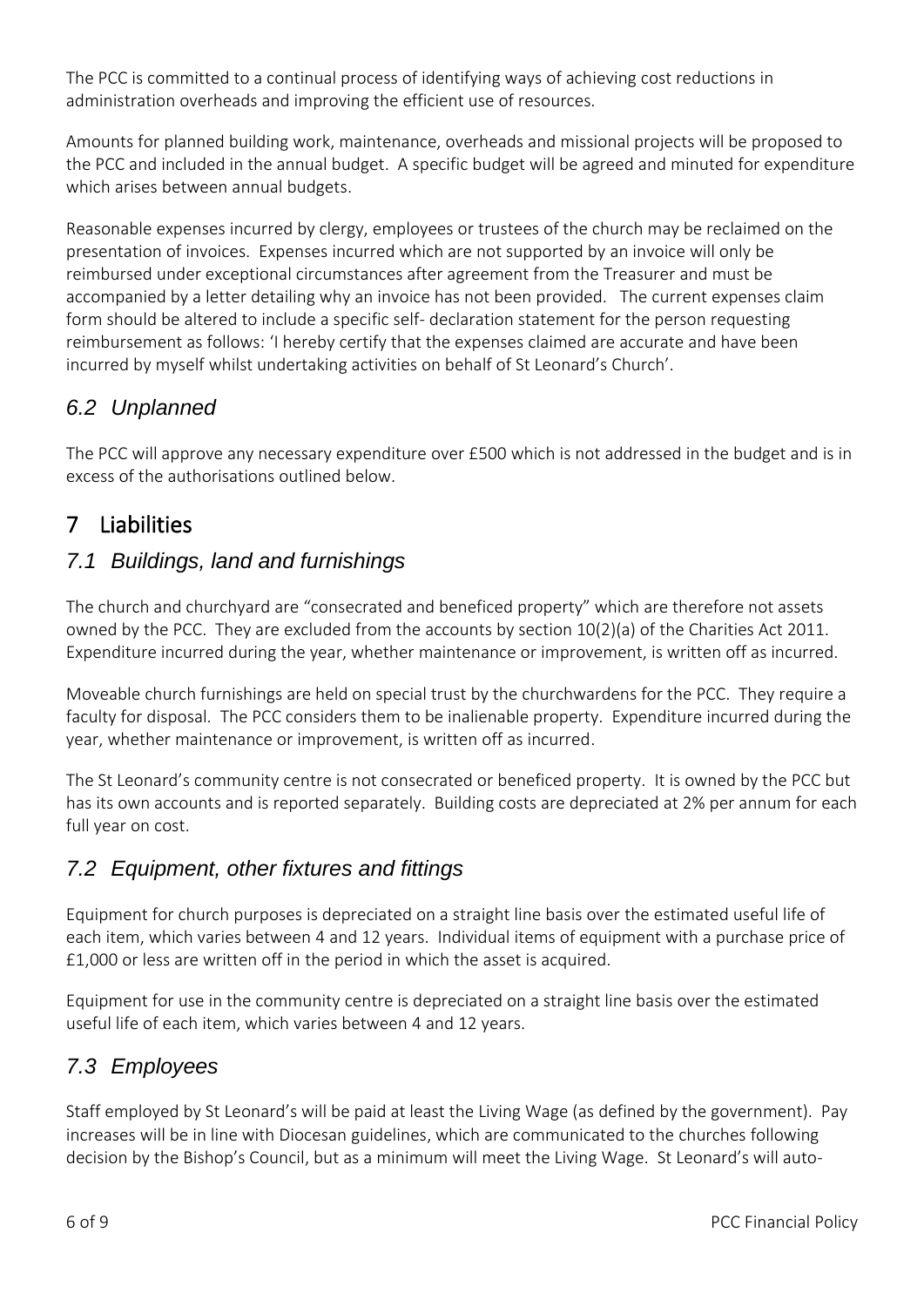enrol eligible employees in the Pension Builder Scheme of the Church Workers Pension Fund and will contribute as specified by the scheme.

Salaries and pension contributions will be reviewed annually after Diocesan decisions have been communicated to the PCC. The Treasurer will propose a salary increase, expressed as a percentage, and propose it to SCART and then the PCC at the next possible meeting each year. The PCC must agree the salary proposal in the last PCC meeting before the end of the financial year. Pay increases will be implemented at the beginning of the financial year.

#### <span id="page-6-0"></span>8 Reserves

The policy of the PCC is to hold a sufficient sum in reserves to cover 6 months' normal expenditure in accordance with Charity Commission guidance. Based upon current turnover this is a sum of around £100,000.

### <span id="page-6-1"></span>9 Investments

The PCC wishes investments to be in line with Diocesan guidance on ethical investments.

The PCC will hold sufficient funds to covers its projected liabilities. Excess funds, and those not required in the near term, will be invested on deposit with the Central Board of Finance of the Church of England.

# <span id="page-6-2"></span>10 Grant Making

At the discretion of the PCC it may from time to time make donations to other charities which have the same objectives as the PCC.

# <span id="page-6-3"></span>11 Authorisations

Expenditure which is in line with that shown in the annual budget and for activities which have been approved by the PCC up to a limit of £300 does not require advance approval. Expenditure over this limit, or which exceeds £100 and does not fall within the approved annual budget should be approved by the Treasurer in advance. The Treasurer will seek guidance from other trustees (including if appropriate the full PCC) if he/she has any concerns about the appropriateness of approving such expenditure. Expenditure on non-budgeted items which falls below £100 is allowed if essential but notification should be given to the Treasurer or in his/her absence another member of the Standing and Resources team as soon after expenditure is incurred as possible.

# <span id="page-6-4"></span>12 Bank accounts

The PCC shall maintain a current account and a savings account each with a recognised bank or building society regulated by the Financial Services Authority.

#### <span id="page-6-5"></span>*12.1Current account*

The current account shall normally have 5 signatories:

- Rector
- Treasurer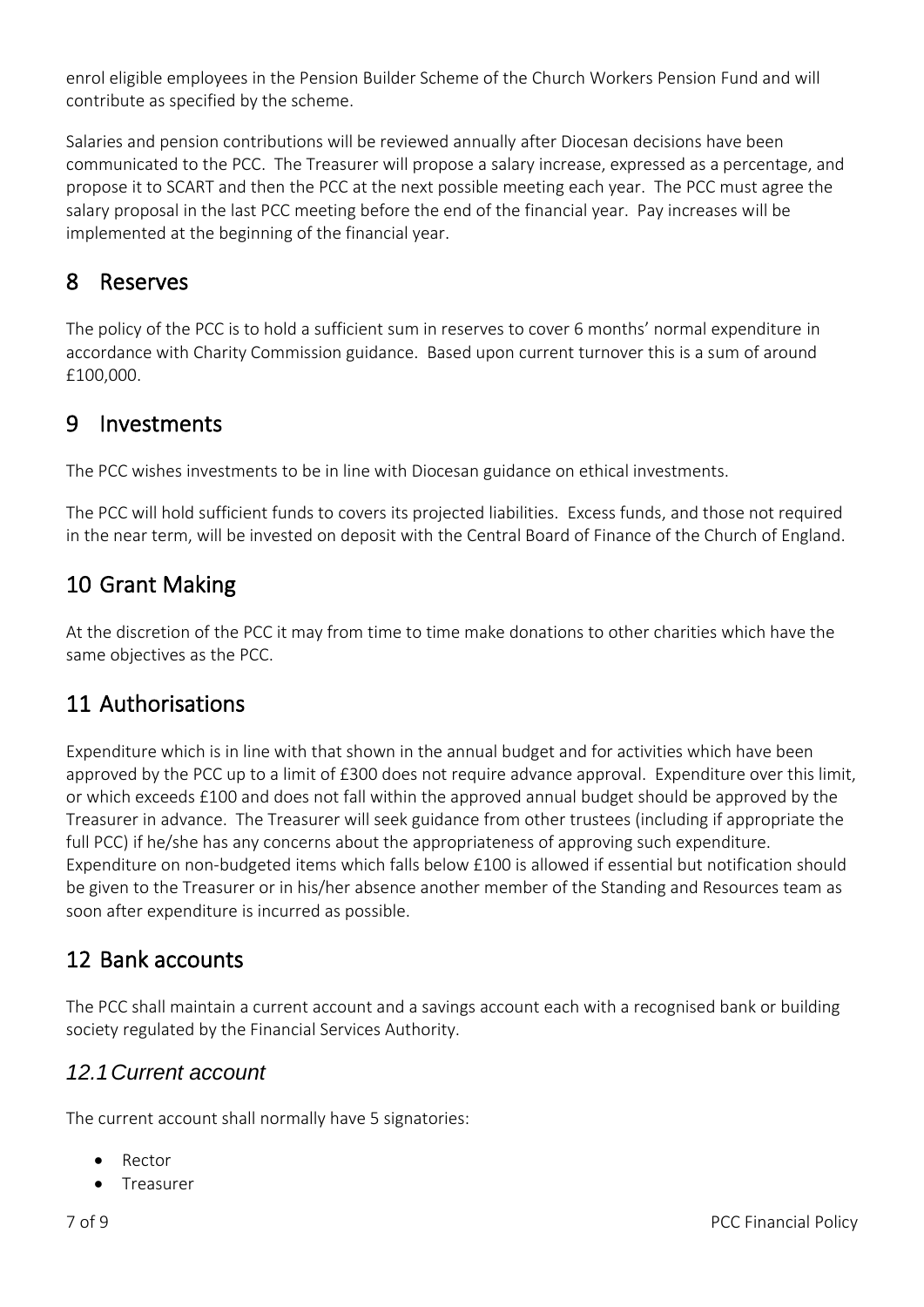- Finance administrator
- Churchwardens

The current account may be operated via cheque book, post or in branch. All cheques require two signatures; no signatory can authorise payment to themselves or a close family member. Equivalent arrangements will be instituted for internet banking before the account may be operated in this manner.

The current account is to be used for routine expenditure. It shall be funded to an appropriate level to meet the projected expenditure without incurring overdraft charges. The finance administrator and/or treasurer will monitor the current account and arrange transfers from savings as required to keep it adequately funded.

#### <span id="page-7-0"></span>*12.2Savings account*

The savings account shall normally have 5 signatories:

- Rector
- Treasurer
- Finance administrator
- Churchwardens

The savings account may be operated via cheque book, post or in branch. All cheques require two signatures; no signatory can authorise payment to themselves or a close family member. Equivalent arrangements will be instituted for internet banking before the account may be operated in this manner.

The savings account is to be used to top up the current account. It may be chosen to pay a higher interest rate and/or to require notice to access funds.

# <span id="page-7-1"></span>13 Date for policy review

Members of the Policies and Procedures Working Group and the Parochial Church Council will review this Policy within 12 months of the date on which the policy is signed.

#### <span id="page-7-2"></span>14 Review date and signatures

*This policy document and guidelines were last reviewed and agreed by the Parochial Church Council on 13th July 2020*

Signed by the incumbent: ……………………………………………..

Signed by the Lay Chair of the Church Council or a Churchwarden:

………………………………………………